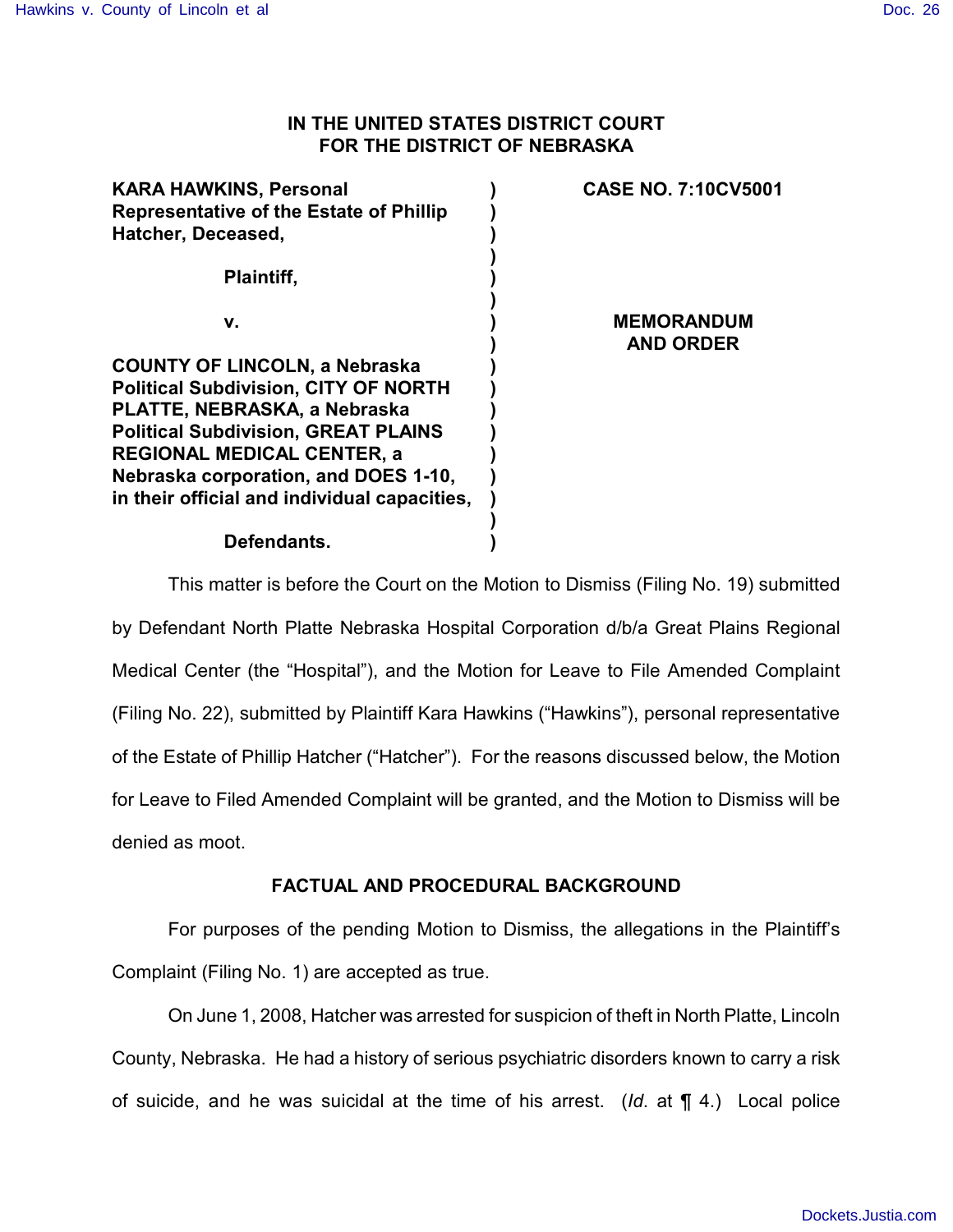transported Hatcher to the Hospital for evaluation and medical clearance for incarceration. In response to questions asked by emergency room personnel, Hatcher reported his history of serious psychiatric disorders known to carry a risk of suicide, and related a number of circumstances indicating that he was at risk of attempting suicide, $^{\text{1}}$  but declined to sign a "no suicide" contract presented to him by the Hospital's emergency room personnel. (*Id*. at ¶ 5.) Rather than keeping Hatcher at the Hospital for further evaluation and treatment, Hospital personnel released him to local police for immediate incarceration at the county jail. (*Id.* at ¶ 6.)

On June 4, 2008, while in his jail cell, Hatcher hanged himself from a noose made of tube socks. He died on June 6, 2008. (*Id*. at ¶ 10.)

Hawkins alleges that the Hospital violated Hatcher's rights under 42 U.S.C. § 1983;<sup>2</sup> the Emergency Medical Treatment & Active Labor Act ("EMTALA"), 42 U.S.C. § 1395dd; and common law negligence. (*Id*. at ¶¶ 23-27, 32, 33.)

The Hospital moved to dismiss Hawkins's claims against it. (Motion to Dismiss, Filing No. 19.) With respect to the § 1983 claim, in general, the Hospital contends that it did not act under color of state law; the claims present a respondeat superior theory,

 $1$  Hatcher related that his romantic relationship had just ended; that he suffered from sleep disruption and poor appetite; that he had attempted suicide before; that he had financial and legal problems; and that he felt he had no support system. (Complaint, Filing No. 1 at ¶ 5).

<sup>&</sup>lt;sup>2</sup> In the original Complaint, Hawkins's § 1983 claim against the Hospital appears to this Court to be linked to the alleged EMTALA violation, although the Hospital, noting that the claim "is not entirely clear," interprets it as based on "alleged violations of Hatcher's Eighth Amendment rights to be free from deliberate indifference to his medical needs." (Hospital's Brief, Filing No. 20, p.2-3.) In the proposed Amended Complaint, the § 1983 claims against the Hospital include claims based on alleged violations of due process, equal protection, and cruel and unusual punishment, i.e., deliberate indifference to serious medical needs.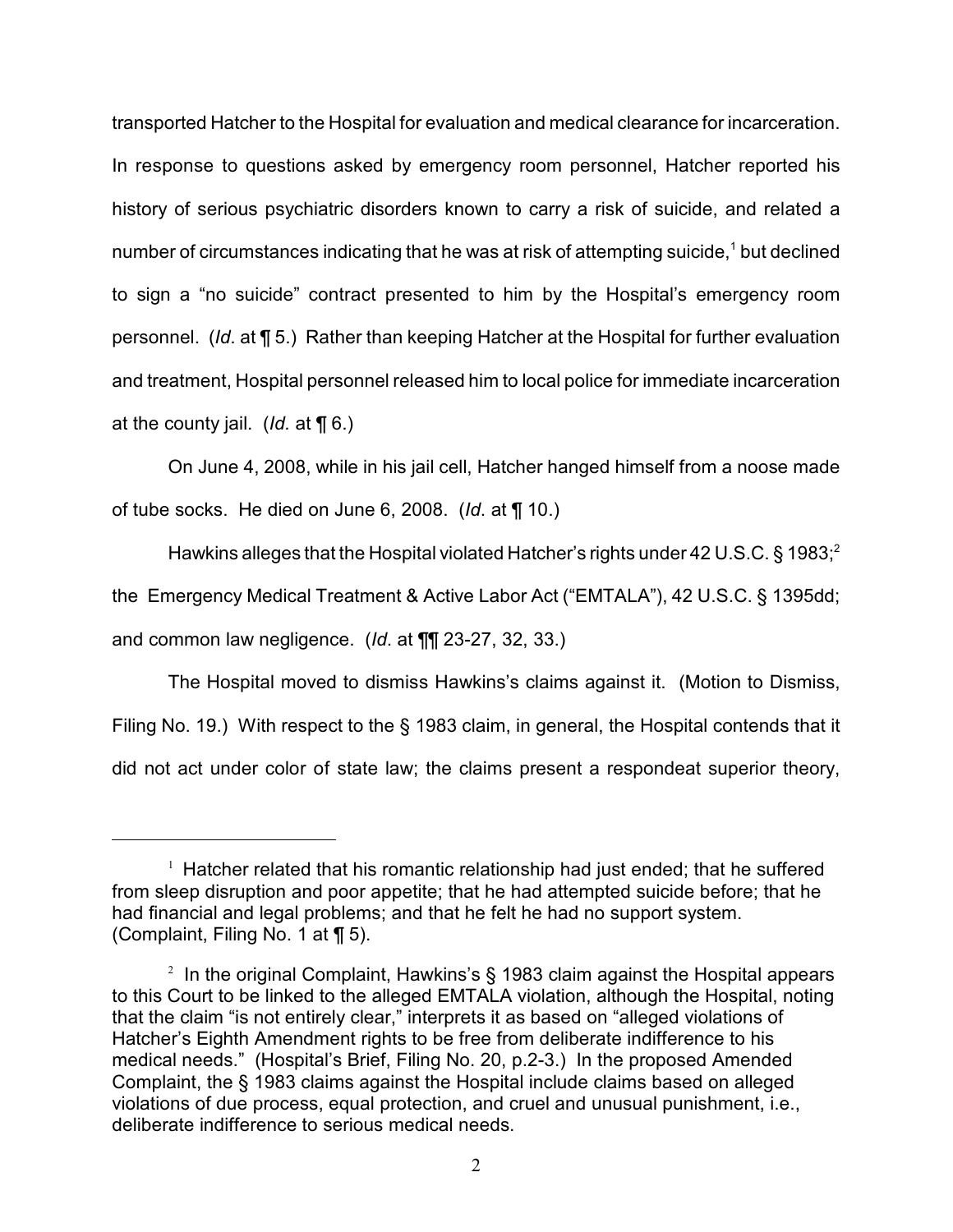insufficient to provide a basis for an action under § 1983; and the allegations in the Complaint do not establish a constitutional violation. With respect to the EMTALA claim, the Hospital contends that the allegations in the Complaint fail to state a claim upon which relief can be granted. With respect to the negligence claims, the Hospital contends that the state-law claims should be dismissed for lack of jurisdiction, following dismissal of the federal claims. (Hospital's Brief in Support of Motion to Dismiss, Filing No. 20.)

Hawkins opposes the Motion to Dismiss (Plaintiff's Brief, Filing No. 21), and has moved to amend her Complaint (Filing No. 22). In the proposed Amended Complaint (Filing No. 22-1) Hawkins alleges "[o]n information and belief" that the Hospital is a *de facto* arm of the Defendants City of North Platte and County of Lincoln "by virtue of contractual relationships with both, to include contractual agreements to care for arrestees, pretrial detainees and persons in need of medical care subject to CITY and COUNTY oversight." (*Id.* at ¶ 2.) She also alleges "[o]n information and belief" that the Hospital and the other Defendants "had a complex and deeply intertwined process of evaluating individuals who are believed to be mentally ill and a danger to themselves and others" and that the other Defendants "had so deeply insinuated themselves into this process that there is a sufficiently close nexus between" the other Defendants and the Hospital so that the Hospital's action may be fairly treated as that of the other Defendants. (*Id*. at ¶ 5.) She clarifies that her First Cause of Action, alleging violations of due process and equal protection, and the infliction of cruel and unusual punishment, is directed at the Hospital as well as the other Defendants. (*Id*. at p. 5.) Finally, with respect to her EMTALA claim, she alleges that the Hospital failed to provide Hatcher with the same quality of screening that it provided to similarly situated outpatients who were not in the custody of law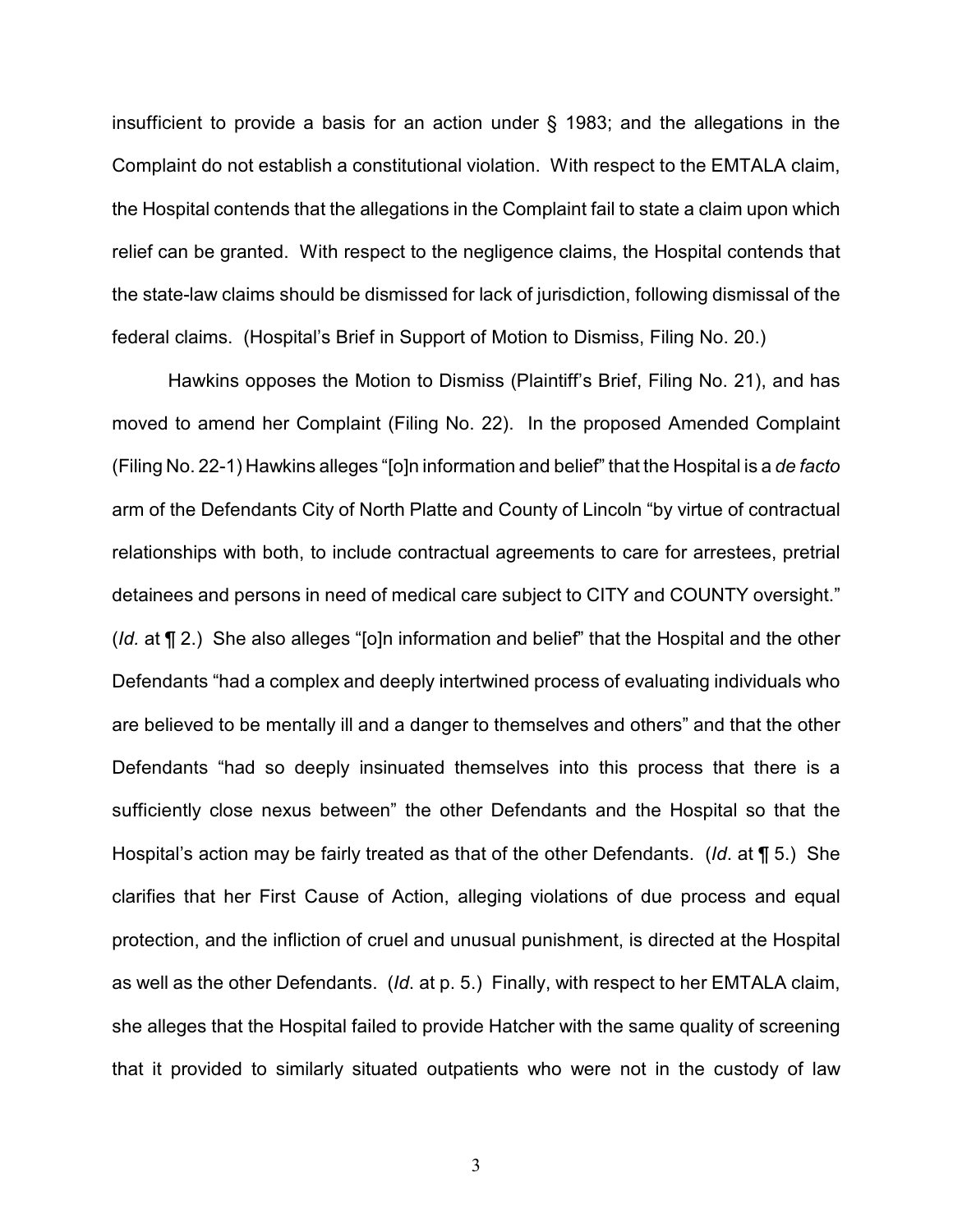enforcement, and failed to provide treatment to stabilize his condition despite the Hospital's knowledge of his emergency medical condition. (*Id*. at ¶ 7.)

The Hospital opposes the filing of the proposed Amended Complaint, asserting that the amendments would not cure the defects in the original Complaint and would be futile. (Hospital's Brief, Filing No. 25, pp. 3-4.)

#### **STANDARD OF REVIEW**

#### *Motion to Dismiss*

Under the Federal Rules of Civil Procedure, a complaint must contain "a short and plain statement of the claim showing that the pleader is entitled to relief." Fed. R. Civ. P. 8(a)(2). "While a complaint attacked by a Rule 12(b)(6) motion to dismiss does not need detailed factual allegations, . . . a plaintiff's obligation to provide the grounds of his entitlement to relief requires more than labels and conclusions, and a formulaic recitation of the elements of a cause of action will not do." *Bell Atl. Corp. v. Twombly*, 550 U.S. 544, 555 (2007) (internal quotations and citations omitted). The complaint's "[f]actual allegations must be enough to raise a right to relief above the speculative level." *Id.* Specifically, the complaint must contain "enough fact to raise a reasonable expectation that discovery will reveal evidence" to substantiate the necessary elements of the plaintiff's claim. *Id*. at 556.

When ruling on a defendant's motion to dismiss, a judge must rule "on the assumption that all the allegations in the complaint are true," and "a well-pleaded complaint may proceed even if it strikes a savvy judge that actual proof of those facts is improbable, and 'that a recovery is very remote and unlikely.'" *Id.* (quoting *Scheuer v. Rhodes,* 416 U.S. 232, 236 (1974)). The complaint, however, must still "include sufficient factual allegations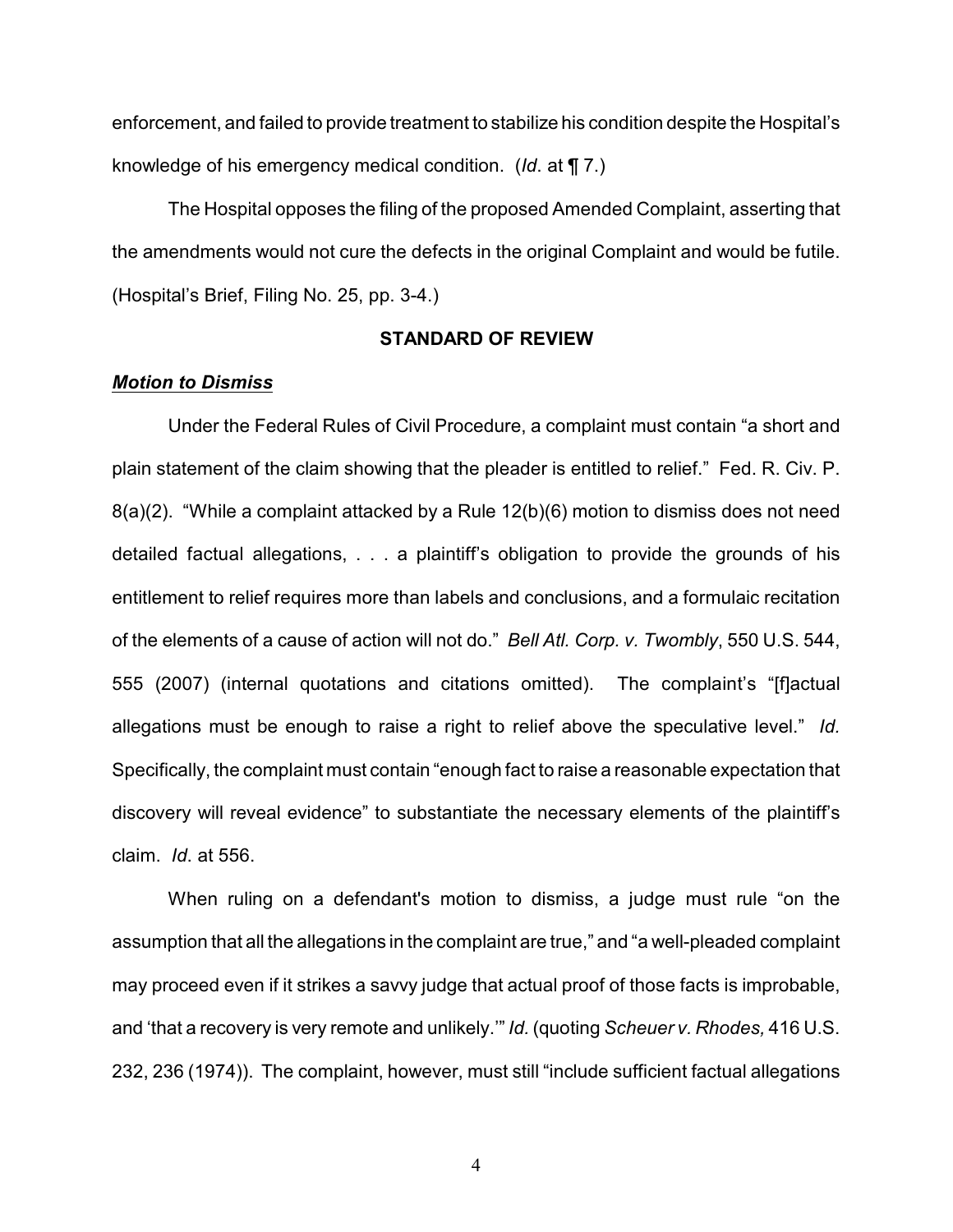to provide the grounds on which the claim rests." *Gregory v. Dillard's, Inc.*, 565 F.3d 464,

473 (8th Cir. 2009).

Two working principles underlie . . . *Twombly*. First, the tenet that a court must accept as true all of the allegations contained in a complaint is inapplicable to legal conclusions. Threadbare recitals of the elements of a cause of action, supported by mere conclusory statements, do not suffice. . . . Second, only a complaint that states a plausible claim for relief survives a motion to dismiss. Determining whether a complaint states a plausible claim for relief will . . . be a context-specific task that requires the reviewing court to draw on its judicial experience and common sense.

*Ashcroft v. Iqbal*, 129 S. Ct. 1937, 1949-50 (2009) (internal citations omitted).

# *Motion for Leave to Amend*

"The court should freely give leave [to amend] when justice so requires." Fed. R.

Civ. P. 15(a)(2). Denial of a motion for leave to amend on the basis of futility "means the

district court has reached the legal conclusion that the amended complaint could not

withstand a motion to dismiss under Rule 12(b)(6) of the Federal Rules of Civil Procedure

. . . ." *Cornelia I. Crowell GST Trust v. Possis Med., Inc*., 519 F.3d 778, 782 (8th Cir. 2008).

## **DISCUSSION**

## *I. Section 1983 Claims*

Every person who, under color of any statute, ordinance, regulation, custom, or usage, of any State . . . subjects, or causes to be subjected, any citizen of the United States or other person within the jurisdiction thereof to the deprivation of any rights, privileges, or immunities secured by the Constitution and laws, shall be liable to the party injured in an action at law, suit in equity, or other proper proceeding for redress[.]

42 U.S.C. § 1983.

## *A. State Action*

The Hospital contends that its conduct was private, not performed under color of

state law, and cannot give rise to a claim under § 1983. Hawkins contends that discovery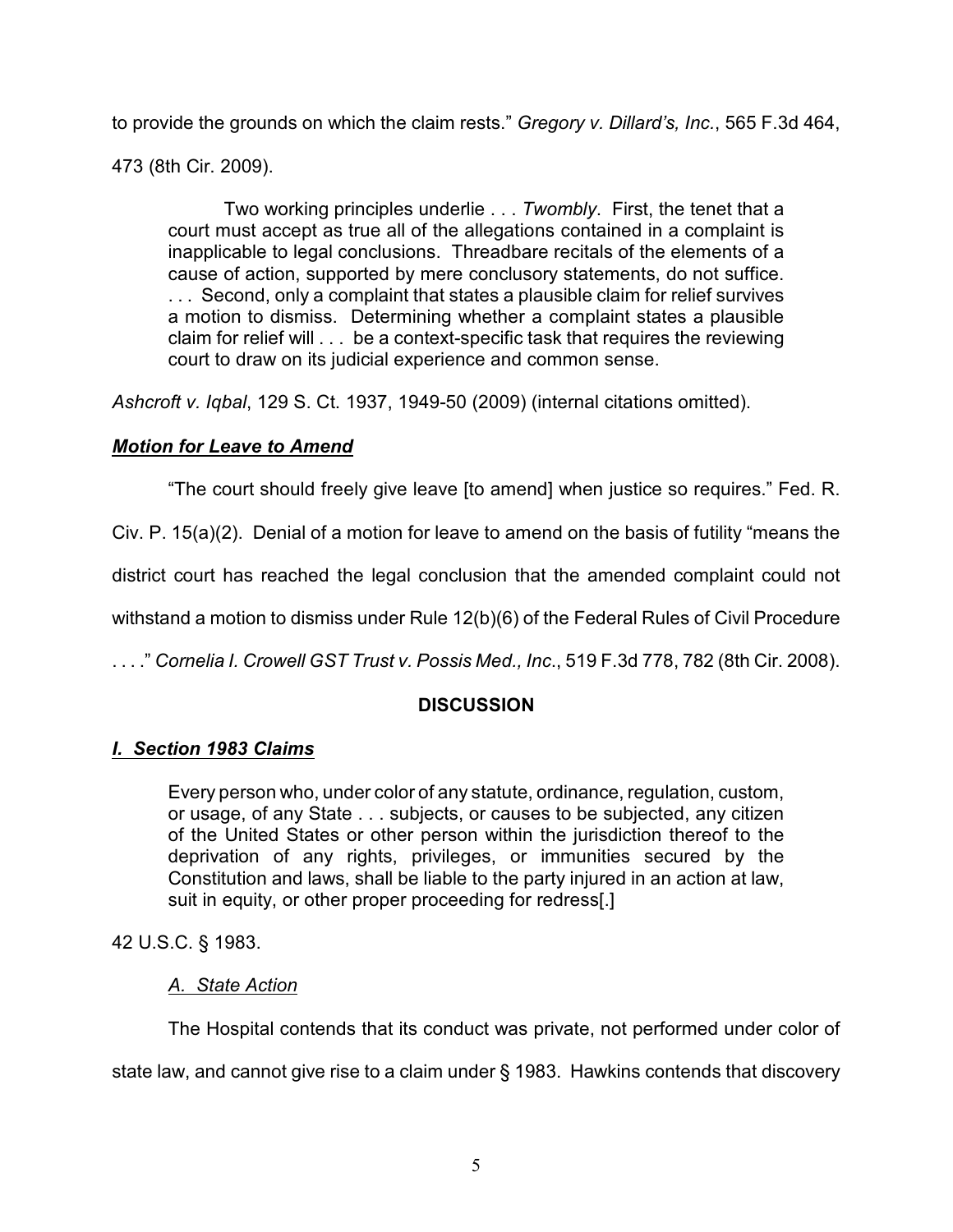will reveal that the Hospital was a willful participant in joint activity with the governmental

Defendants, and the Hospital's acts and omissions are "fairly attributable" to the state.

A two-step analysis is used to determine whether a private defendant's conduct is considered to be state action under § 1983:

First, the deprivation must be caused by the exercise of some right or privilege created by the State or by a rule of conduct imposed by the state or by a person for whom the State is responsible . . . . Second, the party charged with the deprivation must be a person who may fairly be said to be a state actor. This may be because he is a state official, because he has acted together with or has obtained significant aid from state officials, or because his conduct is otherwise chargeable to the State.

*Lugar v. Edmondson Oil Co.*, 457 U.S. 922, 937 (1982).

Regarding the first inquiry, the deprivation alleged in the Complaint with respect to

the Hospital appears to be related to Hatcher's rights under EMTALA. The deprivations

alleged in the proposed Amended Complaint with respect to the Hospital include alleged

deprivations related to Hatcher's rights to due process, equal protection, and his right to

be free from cruel and unusual punishment, *i.e*., deliberate indifference to his serious

medical/psychiatric needs.

Regarding the second inquiry, the analysis is more complex.

[S]tate action may be found if, though only if, there is such a close nexus between the State and the challenged action that seemingly private behavior may be fairly treated as that of the State itself. What is fairly attributable is a matter of normative judgment, and the criteria lack rigid simplicity. . . . . [N]o one fact can function as a necessary condition across the board for finding state action; nor is any set of circumstances absolutely sufficient, for there may be some countervailing reason against attributing activity to the government. [C]hallenged activity may be state action when it results from the State's exercise of coercive power, . . . or when a private actor operates as a willful participant in joint activity with the State or its agents, or when it is controlled by an agency of the State, or when it is entwined with governmental policies, or when government is entwined in [its] management or control.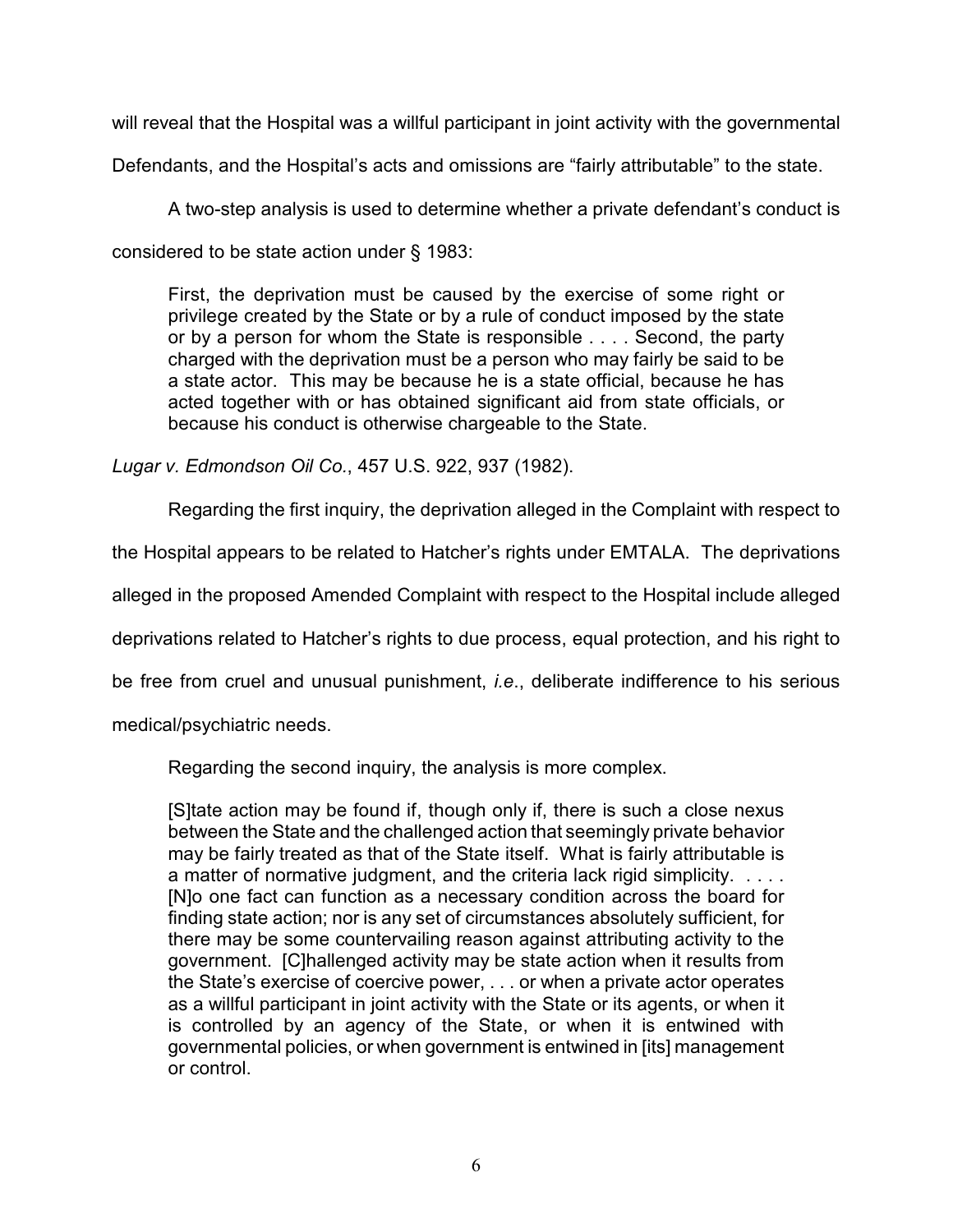*Brentwood Acad. v. Tennessee Secondary Sch. Athletic Ass'n,* 531 U.S. 288, 295-96 (2001) (internal quotations and citations omitted).

In *Wickersham v. City of Columbia,* 481 F.3d 591 (8th Cir. 2007), the Eighth Circuit noted that the "particular circumstances [identified by the Supreme Court in *Brentwood*] are merely examples and not intended to be exclusive." *Id.* at 597. "To ascertain whether there is state action in a case, [the Court] examine[s] the record to determine whether the conduct at issue is fairly attributable to the state." *Id.* (internal quotations and citations omitted) *See also*, *Rendell-Baker v. Kohn*, 457 U.S. 830, 838 n.6 (1982) (Actions of a private party may be "fairly attributable" to the state in certain circumstances when the private party acts in concert with state actors.) The "ultimate conclusion must turn on the particular facts of the case, since '[o]nly by sifting facts and weighing circumstances can the nonobvious involvement of the State in private conduct be attributed its true significance.'" *Id.* (quoting *Burton v. Wilmington Parking Auth*., 365 U.S. 715, 722 (1961)). The Eighth Circuit further noted that "the one unyielding requirement is that there be a 'close nexus' not merely between the state and the private party, but between the state and the alleged deprivation itself." *Id*. Mere approval or acquiescence by the state does not suffice; however, action by a private entity together with state officials or with significant aid from them *may* suffice. *Id. See also, Mershon v. Beasley*, 994 F.2d 449, 451-52 (8th Cir. 1993) (In order for a private person who willfully participates in joint action with a state actor to have acted under color of state law, there must at least be a shared purpose to deprive the plaintiff of a constitutional right, namely, "a mutual understanding, or a meeting of the minds, between the private party and the state actor.")

The original Complaint does not set forth sufficient allegations from which this Court can infer state action on the part of the Hospital. The proposed Amended Complaint,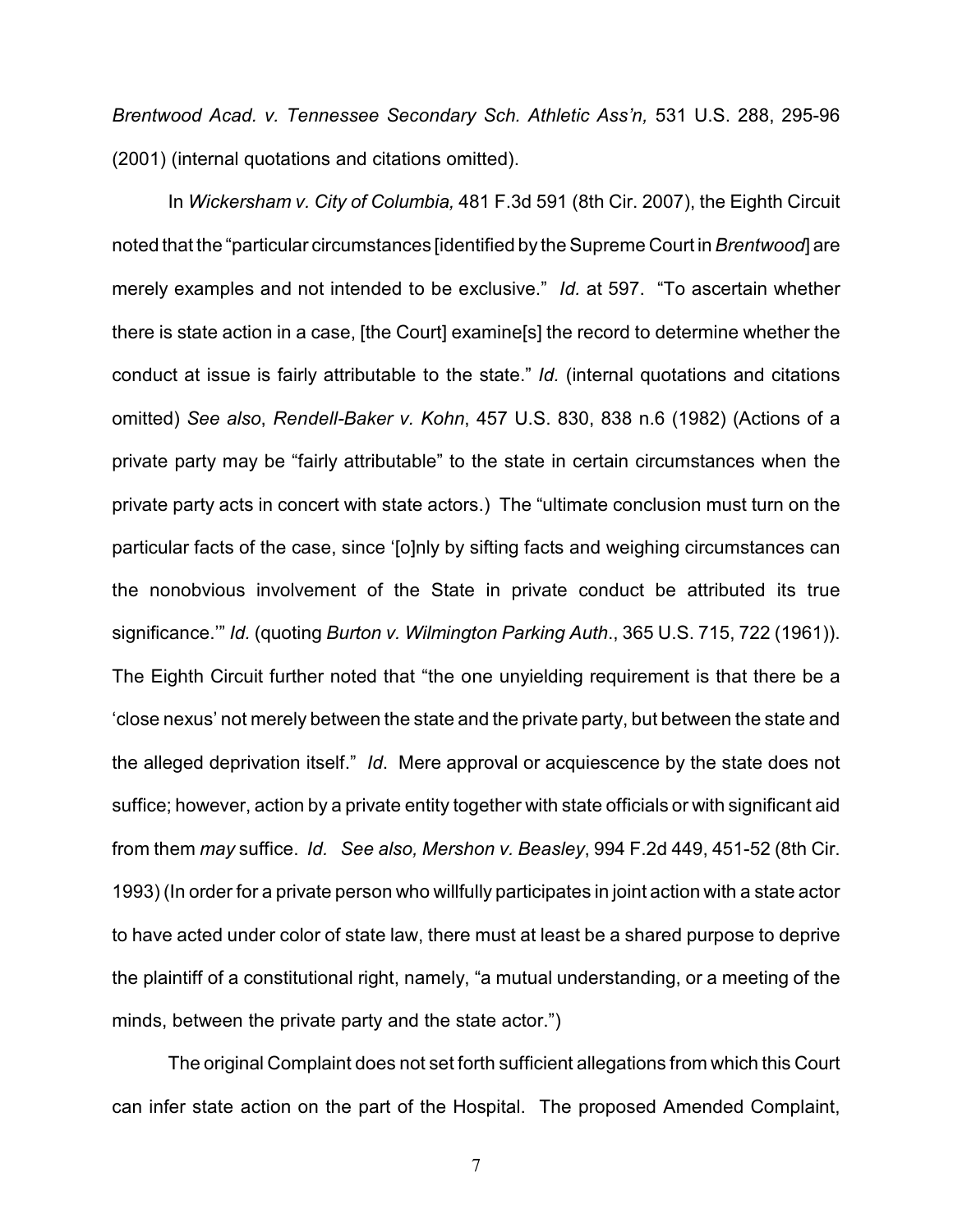although basing its allegations on "information and belief," does set forth sufficient allegations to make Hawkins's § 1983 claims against the Hospital plausible. In reaching this conclusion, this Court is mindful of the Eighth Circuit's admonition to the effect that whether a private party's actions are fairly attributable to the state is a fact-intensive exercise that requires an examination of the record in each particular case. This Court is also mindful of the asymmetry of information that exists in cases like this one, where the individual whose rights are alleged to have been violated is deceased, and the relevant information is in the possession of the defendants. This Court concludes, therefore, that the filing of the proposed Amended Complaint would not be futile with respect to the issue of state action, and that leave to file should be granted.

#### *B. Respondeat Superior*

The Hospital contends that it can act only through its agents or employees, and that Hawkins's § 1983 claim is based on the theory of respondeat superior, which does not provide a proper basis for a § 1983 action. See, e.g., *Whitson v. Stone County Jail*, 2010 WL 1610071, at \*6 (8th Cir. Apr. 22, 2010) (citing *Iqbal*, 129 S. Ct. at 1949) (holding that the doctrine of respondeat superior cannot serve as the basis for imposing liability in a federal civil rights action). The Hospital notes that the original Complaint makes no allegation that the Hospital "as an entity, did anything affirmatively to harm Hatcher or violate his Eighth Amendment rights; for example, there is no allegation that any policy of [the Hospital] is unconstitutional." (Hospital's Brief, Filing No. 20 at p. 12.) The Hospital cites the Supreme Court's decision in *Monell v. Dep't of Soc. Servs. of the City of New York*, 436 U.S. 658 (1978) in support of its position. However, the Supreme Court in *Monell* held that where the allegedly unconstitutional action implements a body's policy statement, regulation, decision officially adopted and promulgated by the body's officers,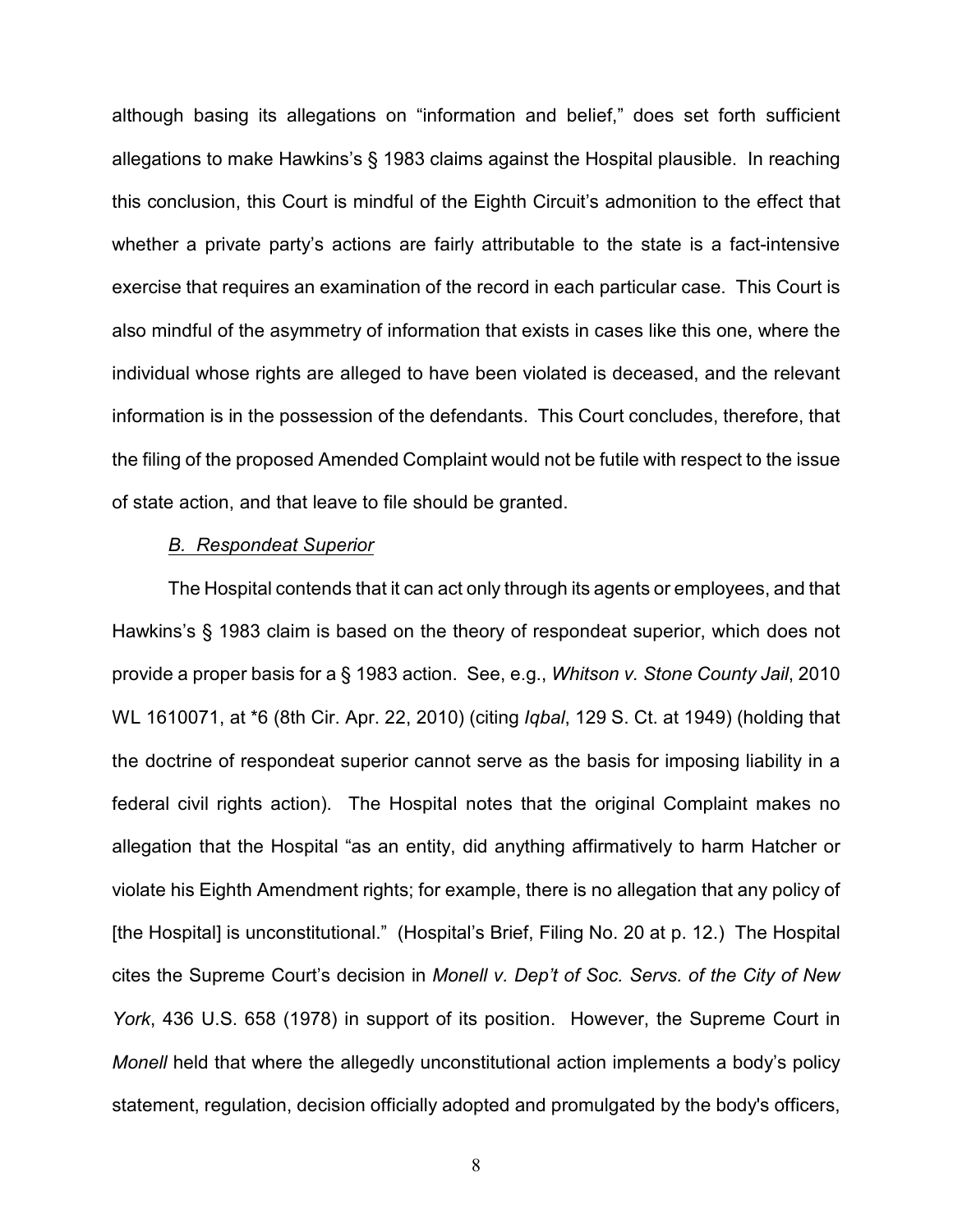or a custom, even though such a custom has not received formal approval through the body's official decision-making channels, the body can be sued directly under § 1983 for monetary, declaratory, or injunctive relief. *Id*. at 690-91.

The proposed Amended Complaint does include allegations to the effect that the Hospital had a standard for the screening of patients, and did not apply that standard of care when screening Hatcher for an emergency medical condition. Liberally construed, the Amended Complaint contains allegations that the Hospital had a custom or practice of applying a different standard for the screening and/or treatment of patients who, like Hatcher, were in law enforcement custody or were not paying for their medical services through customary channels. Accordingly, the Court finds that the filing of the Amended Complaint would not be futile with respect to the issue of the Hospital's potential liability under § 1983.

#### *C. Allegations of Eighth Amendment Violation*

As noted above, this Court construed Hawkins's Third Cause of Action, the § 1983 action against the Hospital, to be based on an alleged deprivation of Hatcher's rights under EMTALA, *i.e.*, an alleged deprivation of rights under federal statute, rather than under the United States Constitution. The Hospital noted that the Complaint was "not entirely clear in this regard," but construed the cause of action to be one based on an alleged Eighth Amendment violation. (Hospital's Brief, Filing No. 20, pp. 2-3). Because the Court will allow the filing of the Amended Complaint, the Hospital's Motion to Dismiss will not be granted on the basis of the inadequacy of the Plaintiff's factual allegations of a "deprivation of any rights, privileges, or immunities secured by the Constitution and laws[.]" (42 U.S.C. § 1983).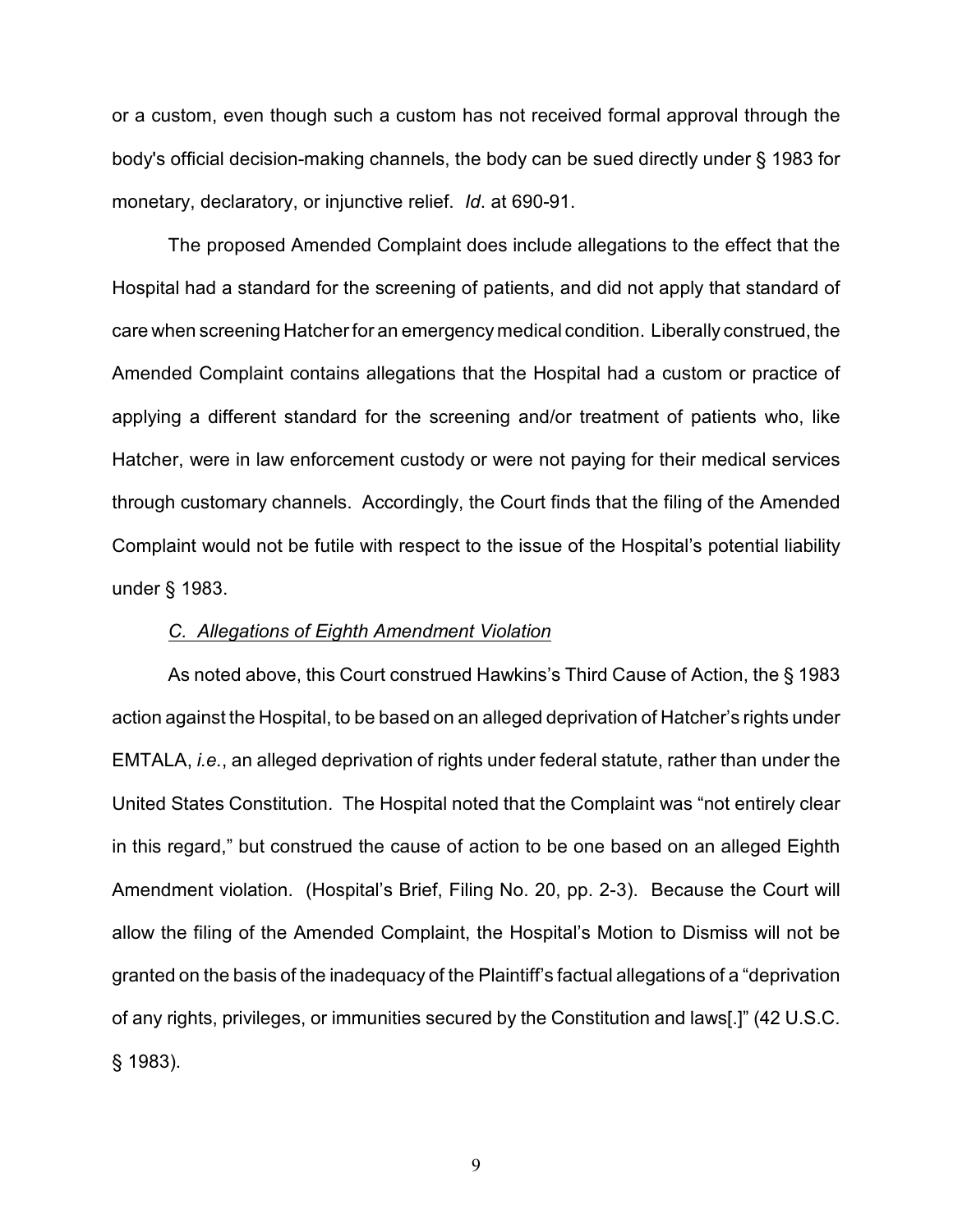#### *D. EMTALA*

EMTALA requires hospitals with emergency departments to "provide for an appropriate medical screening examination . . . to determine whether or not an emergency medical condition . . . exists." 42 U.S.C. § 1395dd(a). It also requires such hospitals to provide "for such further medical examination and such treatment as may be required to stabilize the medical condition, or for the transfer of the individual to another medical facility[.]" 42 U.S.C. § 1395dd(b)(1). Civil remedies are available based upon hospitals' or physicians' negligent violations of these provisions. 42 U.S.C. § 1395dd(d).

The Hospital contends that the allegations in the Complaint demonstrate that the Hospital provided Hatcher with screening, and did not gain actual knowledge that Hatcher had any emergency medical condition. Accordingly, the Hospital asserts that it cannot be said to have failed to stabilize any known medical emergency condition. (Hospital's Brief, Filing No. 20, p.18, citing *Summers v. Baptist Med. Ctr. Arkadelphia*, 91 F.3d 1132, 1140 (8th Cir. 1996) (Stabilization before discharge applies "only if the hospital *determines* that the individual has an emergency medical condition.") (emphasis in original, internal quotations omitted)).

Hawkins alleges that the Hospital did not provide for an appropriate medical screening examination for Hatcher, and did not provide such treatment as was required to stabilize his condition or transfer him to another medical facility. Complaint, Filing No. 1, ¶¶ 23-27; proposed Amended Complaint, Filing No. 22-1, ¶¶ 23-28. Moreover, in the proposed Amended Complaint, Hawkins does allege that the Hospital knew Hatcher had an emergency medical condition, and failed to provide treatment to stabilize his condition, or transfer him to another facility. (Proposed Amended Complaint, Filing No. 22-1 at ¶ 7). Liberally construing the proposed Amended Complaint, the Court concludes that Hawkins